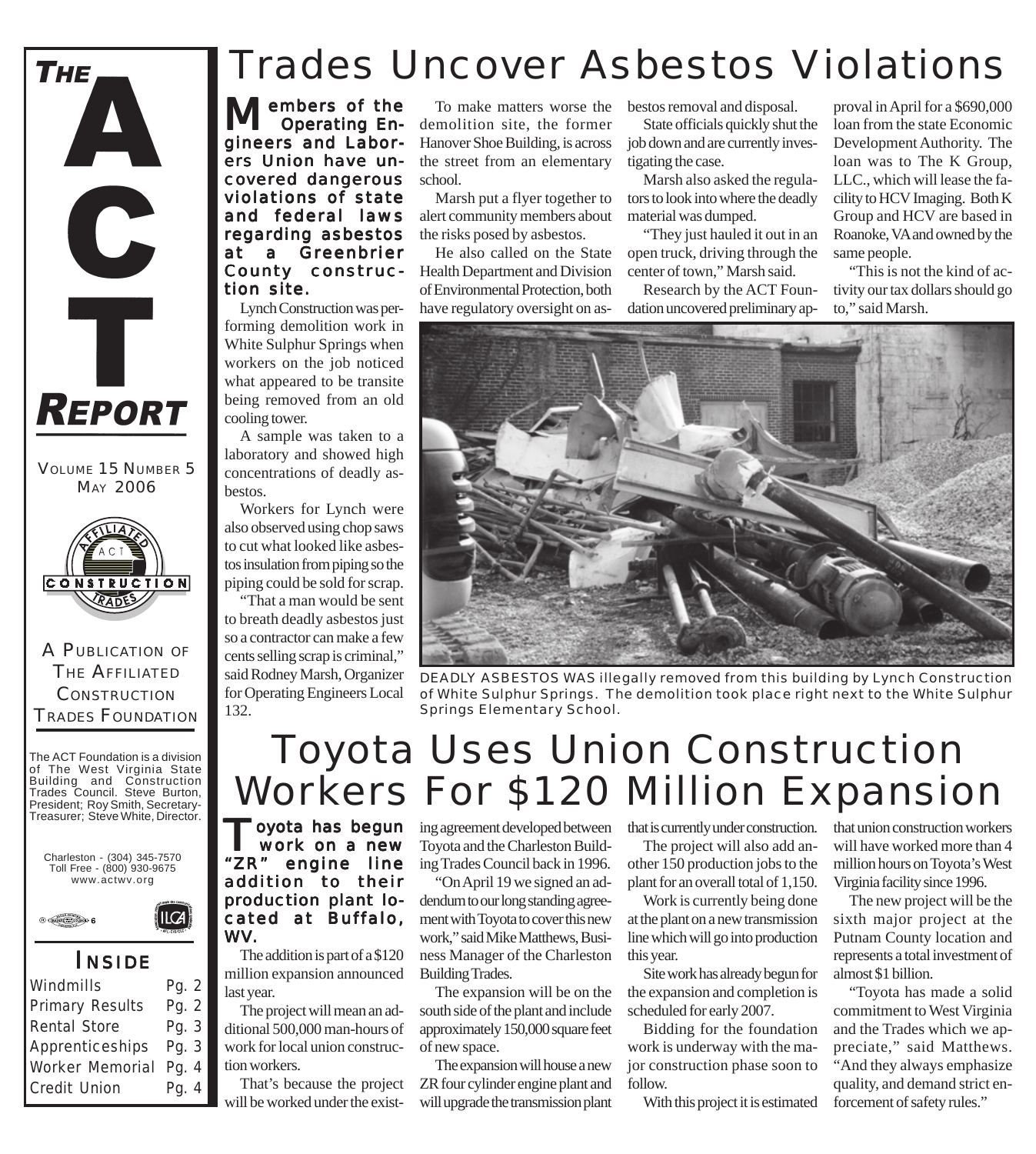### HEARINGS HELD ON PENDLETON AND GREENBRIER COUNTY PROJECTS

# Plenty of Air About Windmills

#### **Public hearings** there also.<br>
were held for An agree were held for windmill projects in Greenbrier and Pendleton Counties recently.

In Greenbrier County, hundreds of people attended two public hearings to voice their opinions on the installation of a 124-turbine Beech Ridge Wind Farm proposed for northern Greenbrier County.

The public hearings were held by the West Virginia Public Service Commission (PSC) in Lewisburg on April 25.

ACT Representative Wayne Rebich, along with Mike Matthews of the Charleston Building and Construction Trades Council, helped organize supporters from the Trades. According to Matthews members from the Carpenters, Operators, Electricians, Laborers, and Cement Masons attended the event. Some retirees were

An agreement was reached and signed in February, between the Charleston Building Trades and the project developer Invenergy LLC to hire local union workers on the \$300 million project that's awaiting PSC approval.

Matthews said he made it a point to speak on behalf of the local workers who supported the project but couldn't be there.

He also explained the Council represented 14 international construction unions, with 11,000 workers in 18 southern West Virginia counties.

The trade's message focused on jobs. According to an economic impact report done on behalf of ACT, the project's 215 construction jobs during the nine-month building phase will create an additional 104 jobs in other sectors of the community.

"To dismiss our jobs as temporary is an insult," said Rebich. "Every construction job ends, yet I raised my family working them."

"These jobs will put millions of dollars into paychecks for local construction workers," According to ACT's report construction workers would earn around \$7 million building the project. In addition, the project – from deliveries to taxes – could generate as much as \$104 million in local economic activity.

Critics of the project ignored the job prospects for local construction workers claiming there was little or no economic benefit to the community.

*Continued on p. 4*



*MIKE MATTHEWS (front, center) of the Charleston Building Trades waits for his turn to speak at the PSC public hearing held in Greenbrier County. Matthews and other Trades members supported the \$300 million wind turbine project.*

# 2006 Primary Results For Labor Candidates

he May primary election is over. Below are the results for Labor supported candidates as of the day after election, when the

ACT Report went to the press. Three labor backed candidates are in very close races that are still being reviewed. Fred Parker, 10th Senate; Lidella Hrutkay, 19th House; Tom Louisos, 29th House.

**UNITED STATES SENATE** Robert C. Byrd ✔

**U. S. HOUSE OF REPRESENTATIVES** 1st - Alan B. Mollohan  $\checkmark$ 

2nd - Mark Hunt 3rd - Nick Joe Rahall, II  $\checkmark$ 

#### **SENATE**

1st - Edwin J. Bowman  $\checkmark$ 2nd - Larry J. Edgell  $\checkmark$ 4th - Jim Lees  $\checkmark$ 6th - H. Truman Chafin  $\checkmark$ 7th - Josh Stowers 8th - Erik Wells  $\checkmark$ 10th - Frederick L. Parker ✔ 11th - C. Randy White  $\mathcal V$ 12th - Joseph Minard  $\checkmark$ 17th - Brooks McCabe, Jr. ✔

### **HOUSE OF DELEGATES**

1st - Joe DeLong ✔ 2nd - Jack Yost ✔ 3rd - Orphy Klempa  $\checkmark$  4th - Kenneth Tucker  $\mathcal V$ 7th - John Bumgardner 9th - Jim Marion  $\mathbf{\checkmark}$ 10th - John Ellem  $\mathcal V$ Steven D. Whitehair, Sr.  $\checkmark$ 13th - Dale F. Martin  $\mathcal V$ Brady R. Paxton  $\checkmark$ 14th - Gene Estel  $\checkmark$ 15th - Jim Morgan  $\mathcal V$ Matthew James Woelfel, Pam Carden V 16th - Dale Stephens  $\checkmark$ 17th - Don Perdue  $\mathcal V$ Richard Thompson  $\mathcal V$ 18th - Larry W. Barker  $\checkmark$ 19th - Jeff Eldridge  $\checkmark$ Lidella Wilson Hrutkav ✔ Ronnie Ooten, Ralph Rodighiero ✔

21st - Harry Keith White  $\checkmark$ 22nd - Mike Burdiss  $\checkmark$ 23rd - Clifton Moore ✔ 24th - Molly Lohr-Robinette 25th - Anita Skeens <del>Caldwell</del>, Paige Flanigan ✔ 27th - Melvin R. "Mell" Kessler ✔ Kevin L. Maynus  $\checkmark$ Clyde D McKnight Jr. 28th - Tommy Scarles, Ray Canterbury V 29th - Tom Louisos  $\checkmark$ 30th - Bob T. Anderson, Ted Boettner, Bonnie Brown V Nancy Guthrie ✔ Barbara Hatfield  $\blacktriangledown$ Sharon Spencer  $\checkmark$ Danny Wells  $\checkmark$ 

31st - Carrie Webster ✔ 34th - Brent Boggs  $\mathcal V$ 35th - Sam Argento ✔ 36th - JoeTalbott  $\mathcal V$ 39th - Bill Hamilton ✔ 40th - Mary M. Poling  $\checkmark$ 41st - Anthony J. Barberio, Ron Fragale  $\vee$  Richard J. Iaquinto  $\checkmark$  Tim Miley  $\checkmark$ 43rd - Mike Caputo ✔ Linda Longstreth  $\checkmark$  Tim Manchin  $\checkmark$ 44th - Barbara Fleischauer  $\checkmark$ Charlene Marshall  $\checkmark$ Alex Shook  $\checkmark$ 46th - Chris Cooper 50th - Ruth Rowan  $\mathcal V$ 53rd - Jerry Burton ✔ 54th - Walter Duke  $\checkmark$ 58th - Locke Wysong ✔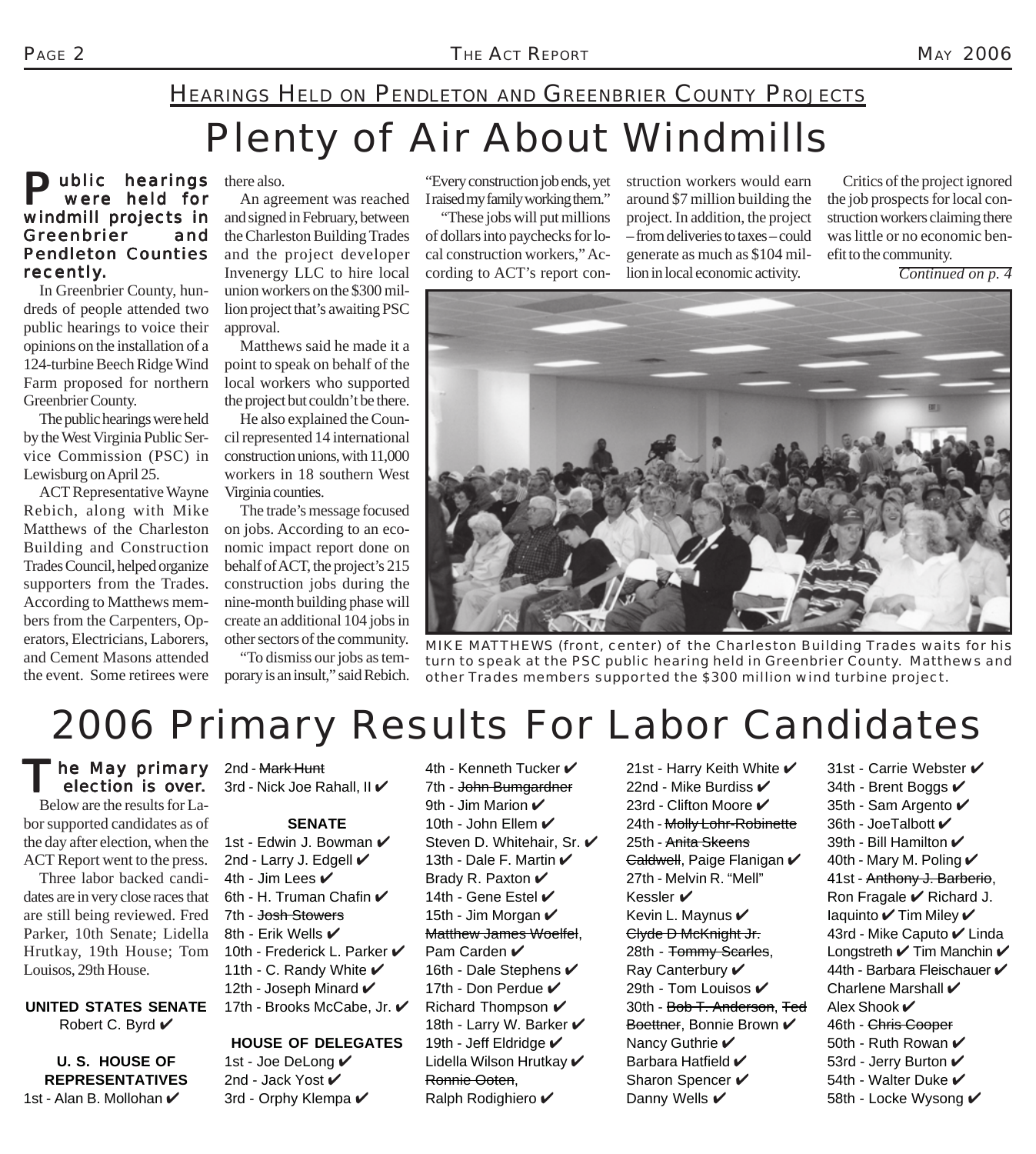## Marietta's New Rental Store Builds Union

### Construction is<br>
complete on a new 90,000 square foot building for Leasco Equipment Services using union labor.

The industrial equipment rental, sales and service company, is located on Route 7 south of Marietta, Ohio.

The building has 60,000 square feet of metal storage and an additional 30,000 square feet of office, service and retail space. It was built to replace their current facility which was across the street.

The company, owned by Mark Hall of Marietta, currently has locations in Marietta and Williamstown, WV.

"We work very closely with the unions," said Mark Hall, owner of Leasco.

According to Charlie Hall, Mark's dad, Leasco used a masks and safety glasses.

**Onstruction** is number of union contractors on their project including J.M. Jackson, Pioneer Pipe, Tri-State Roofing & Sheetmetal, Morrison, American Star Painting, Grae-Con Construction, and others.

> "They went out of their way to hire local people and to use local signatory contractors, which put our people to work," said Sam Davis, Business Manager of the Parkersburg-Marietta Building Trades. "We appreciate that."

> The work started in 2005 and the building was ready for occupancy at the beginning of this month.

Founded in 1989, Leasco rents a large variety of equipment, such as welders, air compressors, large booms and lifts to local contractors. It also sells supplies like

 "While they are a local company, they have supplied the equipment to contractors from all over the country that have come to the area over the years," said Davis.

Sometimes people give back. The project had been ongoing for several months and has utilized over one hundred workers all together.

"You got to take care of the

people that have taken care of you," said Charlie Hall, former owner of Power Maintenance in Marietta, which was a union contractor. "It's only right that we use union labor."

*LEASCO'S NEW BUILDING needs a few finishing touches to be complete. They are currently open for business, for more information call toll free at 1-888-3LEASCO.*

# Two Plumber & Pipefitter Locals Seek Apprentices

**Both Morgantown** documentation of a GED equiva- ing areas: Wood, Wirt,<br>
and Parkers- lents. Applicants should also Pleasants, Jackson, Tyler, and Parkersburg Plumbers & Pipefitters apprenticeship programs are accepting applications in May and June.

UA Local 152 will accept applications at their 100 Richard Ave. office in Morgantown.

Applications will be taken in the afternoon, from 1:00 p.m. till 4:00 p.m. starting Tuesday May 30 through Saturday June 3. Applications will be taken in the mornings, 8:00 a.m. till noon, from Monday, June 5 through Saturday, June 10.

Applicants must be high school graduates and furnish a diploma and transcripts or have

lents. Applicants should also bring a valid birth certificate and show they are residents of Barbour, Braxton, Doddridge, Gilmer, Grant, Hampshire, Hardy, Harrison, Lewis, Marion, Mineral, Monongalia, Pendleton, Preston, Randolph, Taylor, Tucker or Upshur County.

Applicants will be required to take a test given by the West Virginia Job Service and a substance abuse test.

For more information please call James Cartwright at 296- 7562.

The Parkersburg Plumbers Joint Apprenticeship Program is also taking applicants in June for its program.

You must reside in the follow-

Pleasants, Jackson, Tyler, Calhoun and Ritchie Counties in WV or Washington, Meigs, Monroe Counties and Morgan County south of Rt. 78 in OH.

Applicants must be 18 years of age and have a high school diploma or GED and a valid drivers license.

Applications will be accepted Monday through Friday, June 5 through June 16, from 9:00 a.m. till noon at 593 Cedar Grove Road in Parkersburg. For more information call Gary Yarnell at 485-1565.

Both the Morgantown and Parkersburg programs stress that no applicant shall be rejected because of race, creed, color, sex, or national origin.

## Iron Worker 301 Apprenticeship Takes Applicants

#### ron Worker apprenticeship applications will be taken in June in Charleston.

The Joint Apprenticeship Committee of the Kanawha Valley Builders and Iron Workers Local 301 will accept applications on June 19, 20, and 21 from 8:00 a.m. till noon and on June 26, 27, from 4:00 p.m. till 6:00 p.m.

Applications will be accepted at Iron Workers Local 301, 2425 Hampshire Drive in Charleston.

Those applying must be at least 18 years of age and have a

high school diploma or GED.

Applicants also must live within the jurisdiction of Local 301 for at least a year.

In West Virginia - Boone, Braxton, Clay, Fayette, Kanawha, Lincoln, Logan, McDowell, Mingo, Nicholas, Putnam, Raleigh, Webster, Wyoming or the southern half of Randolph County. In Virginia - Buchanan, Dickerson, Russell, Tazewell, Wise or Washington County.

No applicant shall be rejected because of race, creed, color, sex, or national origin.

For more information call 342-5343.